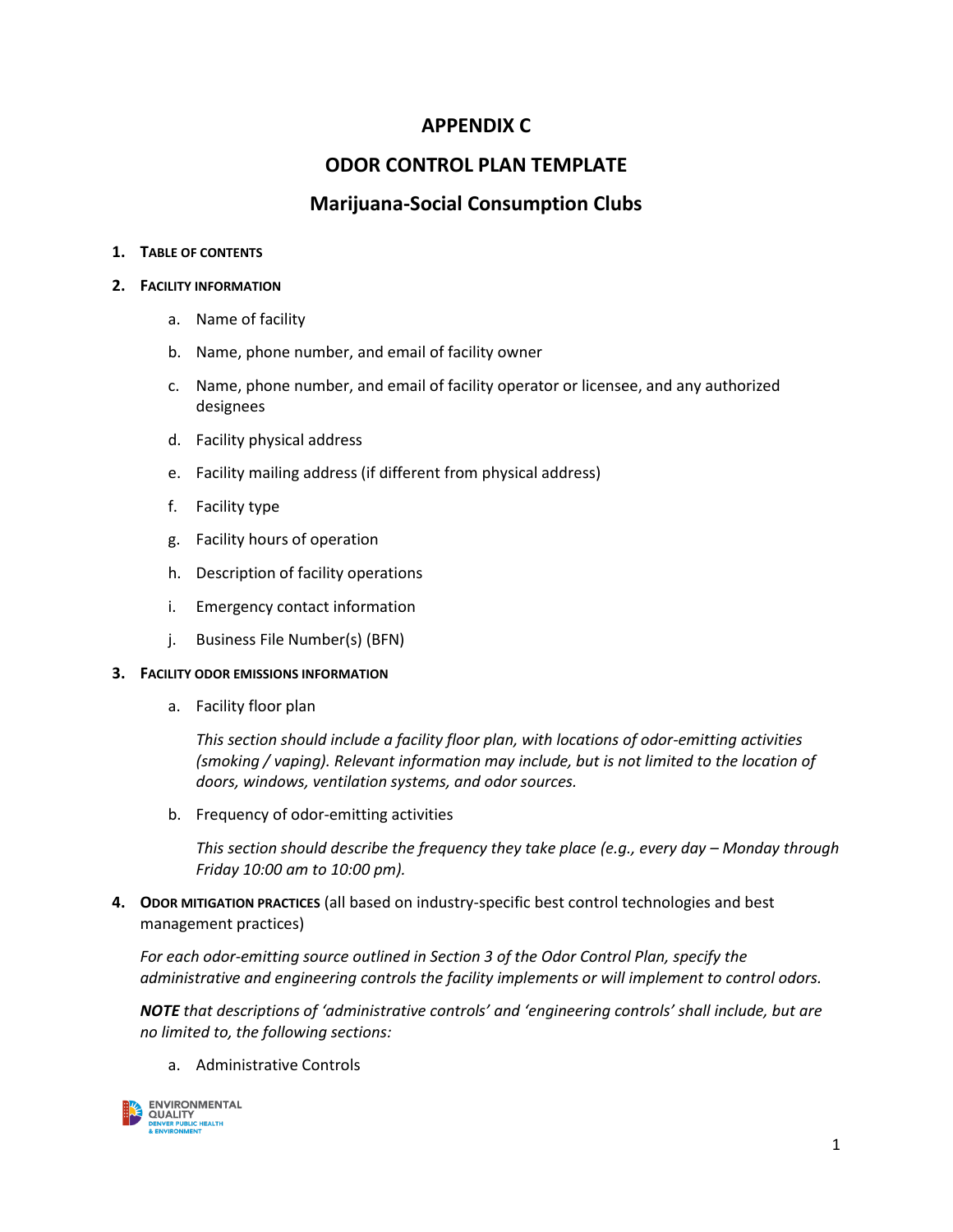i. Procedural activities

*This section should describe activities such as building management responsibilities (e.g. isolating odor-emitting activities from other areas of the buildings through closing doors and windows).*

ii. Staff training procedures

*This section should describe the organizational responsibility(ies) and the role/title(s) of the staff members who will be trained about odor control; the specific administrative and engineering activities that the training will encompass; and the frequency, duration, and format of the training (e.g., 60 minute in-person training of X staff, including the importance of closing doors and windows and ensuring exhaust and filtration systems are running as required).*

iii. Recordkeeping systems and forms

*This section should include a description of the records that will be maintained (e.g., records of purchases of replacement carbon, performed maintenance tracking, documentation and notification of malfunctions, scheduled and performed training sessions, and monitoring of administrative and engineering controls).*

*Any examples of facility recordkeeping forms should be included as appendices to the OCP.* 

- b. Engineering Controls
	- i. The best control technology for control marijuana odor is carbon filtration.
	- ii If the facility reasonably believes that Engineering Controls are not necessary to effectively mitigate odors for all odor sources, the facility shall submit as part of its odor control plan the basis for such belief.

*A Social Consumption Club that demonstrates all of the following does not need engineering controls to effectively mitigate odors:*

*1) The facility does not allow smoking or vaping anywhere on the premises.*

*NOTE: A facility's belief that it does not need engineering controls to effectively mitigate odors for all odor sources is subject to approval by the Department.*

1) The engineering control system and all components shall be reviewed and certified by a Professional Engineer or a Certified Industrial Hygienist as meeting professional expectations of competency and as sufficient to effectively mitigate odors for all odor sources.

*This section shall include, but is not limited to, technical system design, a description of technical process(es), and equipment an equipment maintenance plan.* 

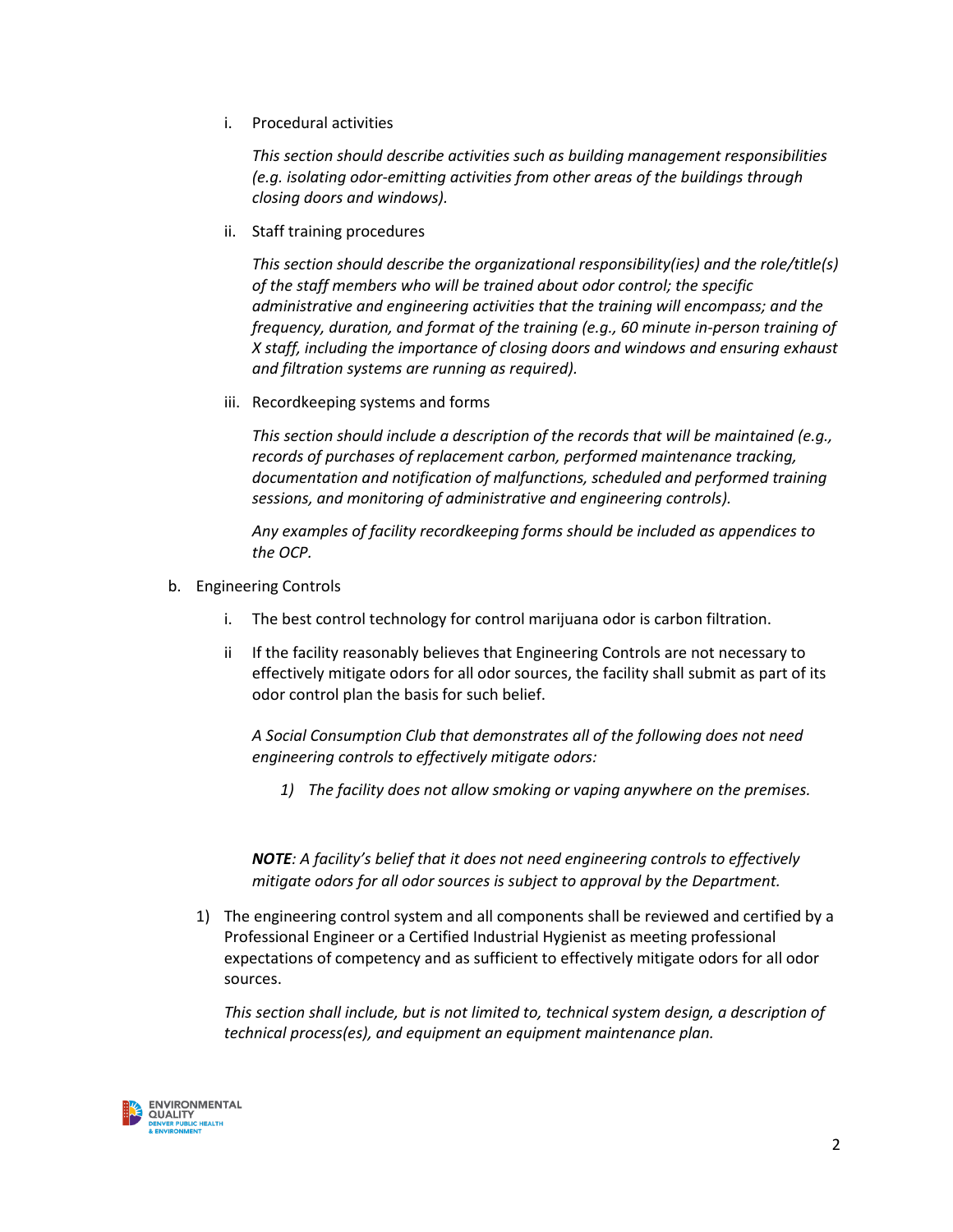A) System design

*The system design should describe the odor control technologies to be installed and implemented at the facility (e.g., carbon filtration) and to which odoremitting activities, sources, and locations they will be applied. It should describe critical design factors and criteria, with supporting calculations presented as appropriate (e.g., desired air exchanges per hour required to treat odorous air from specific areas, odor capture mechanisms, exhaust flow rates, rates of carbon adsorption consumption, etc.).* 

B) Operational processes

*This section should describe the activities that will be undertaken to ensure the odor mitigation system remains functional, the frequency with which such activities will be performed, and the title/role(s) of the personnel responsible for such activities.*

C) Maintenance plan

*The maintenance plan should include a description of the maintenance activities that will be performed, the frequency with which such activities will be performed, and the role/title(s) of the personnel responsible for maintenance activities. The activities should serve to maintain the odor mitigation system and optimize performance (e.g., change carbon filter, every 6 months, carried out by the facility manager)*.

c. Timeline for implementation of odor mitigation practices

*The timeline should begin upon receipt of approval from the Department, and should include a comprehensive timeline for the design, review process, installation, and operation of the various odor mitigation practices outlined in Section 4 of the Odor Control Plan. In general, a timeline should consist of, but is not limited to, the following:*

- i. Approval of OCP by the Department
- ii. Approval of OCP by other City agencies
- iii. Purchase and installation of engineering controls
- iv. Inspections and approval by City agencies
- d. Complaint tracking system

*This section may include, but is not limited to, the mechanism for, and the responsible staff involved in, receiving odor-related complaints, how and by whom such complaints will be addressed, and how the odor complaint and response will be recorded (e.g. logbook, complaint report).*

#### **5. APPENDICES**

a. Any recordkeeping forms from Section 4.a.iii.